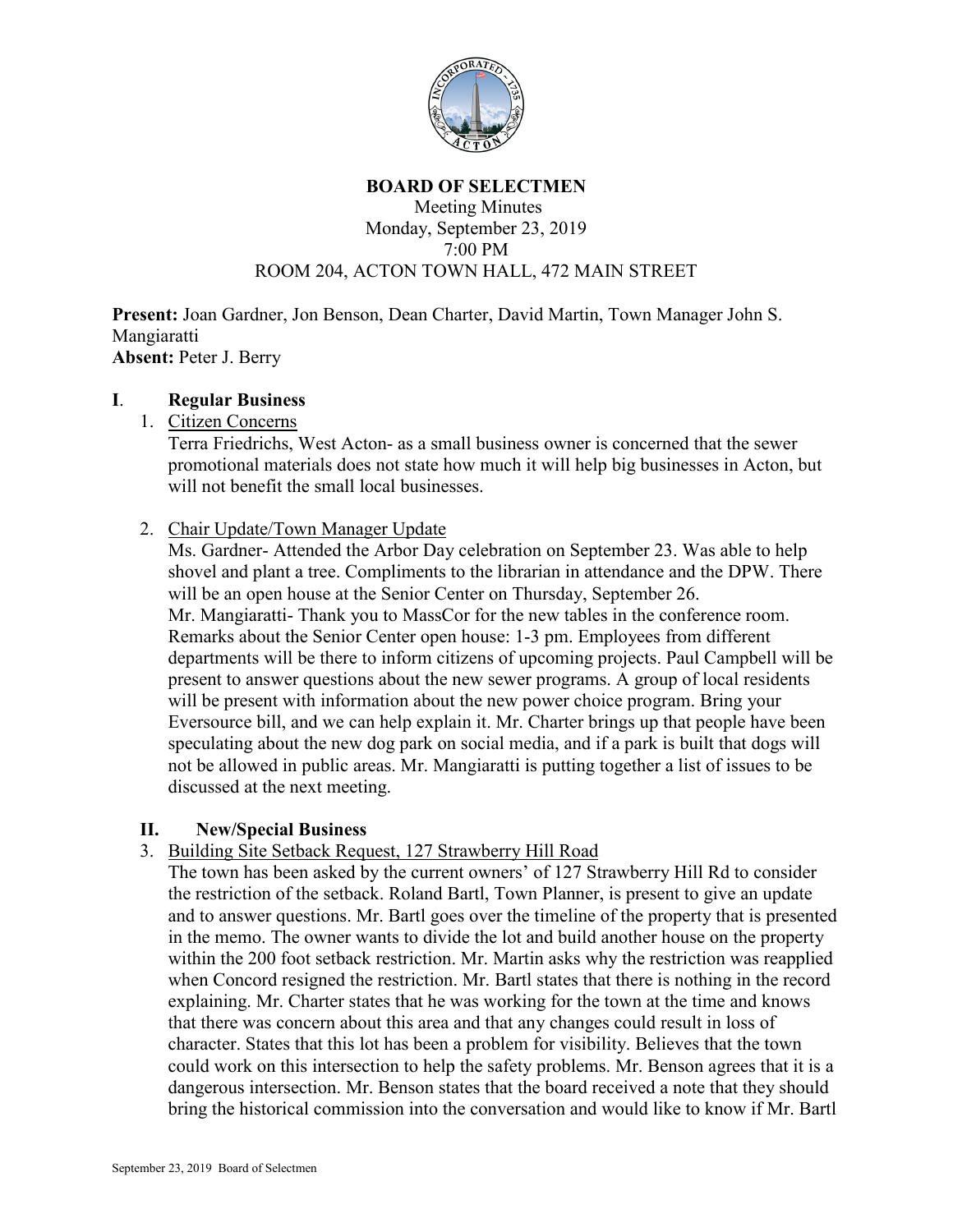

thinks that it would be appropriate. Mr. Bartl ensures that this is not about demolishing the existing house. Suzanne Schoeller, property owner, argues against the 200 foot setback to protect the property. She is planning to divide the property and if they are not able to build on the setback, any new buildings would be too close to the current historical house.

4. Adopt-A-Street Applications, Christmas Motors

Mr. Christmas of Christmas Motors would like to adopt Brook Street, the entire length of Pope Rd, and Strawberry Hill Road. Jim Synder Grant, the organizer of Acton Clean Up Week, requests that Mr. Christmas have one of his clean ups during Acton Clean Up Week. Mr. Charter moves to approve, Mr. Benson seconds. The Board voted 5-0. The motion carries.

5. Easement Agreement, 647 Massachusetts Avenue Homeowners Association, Inc, 2 Gregory Lane

Mr. Grant comments that as a homeowner this agreement would make for a nice connection through conservation lands. Ms. Friedrichs agrees. Mr. Benson motions that we move and sign our end of the Easement. Mr. Martin seconds. The Board voted 5-0. The motion carries.

6. Discussion and Vote on Revised Social Media Policy

In January the board created a social media policy. Section 3.5, now revised. Town employees may not endorse non-profits and non-town entities on social media. Mr. Martin moves to accept, Mr. Benson seconds. The Board voted 5-0. The motion carries.

# 7. Update on North Acton Fire Station

Chief Robert Hart and Mr. Mangiaratti presented a Power Point presentation to the board regarding updates on the North Acton Fire Station. Mr. Charter notes that this is not a recent project and that it addresses long standing issues. Chief Hart begins updates and shows that the fire department currently works out of three stations; the North Area station covers the largest area of Acton. Mr. Mangiaratti continues the updates and shows the 2018 Town Meeting approved location and site plan. Cost estimate: \$10.9M. The town is looking for ways to implement value engineering concepts to attempt to reduce the cost. Final project budget is still to be finalized before the board approves it to bring it to special town meeting. Construction planned to start next fall, 12 to 16 month project. Mr. Martin asks if \$9.5M was \$10.9M after 750 was subtracted. Mr. Mangiaratti confirms. Mr. Martin asks Chief Hart if the size of the proposed station is large enough to hold staff and equipment if the other stations are remodeled. Chief Hart is comfortable that we can relocate resources accordingly. Mr. Martin asks if the paramedics are located in central station. Chief Hart confirms and states that the backup ambulance is located at School Street. Mr. Benson inquires if the addition of a sidewalk is included in this project. Mr. Benson thanks Mr. Mangiaratti for following up with Corey York and appreciates that the sidewalk project will not be a large project. Board would like all fire